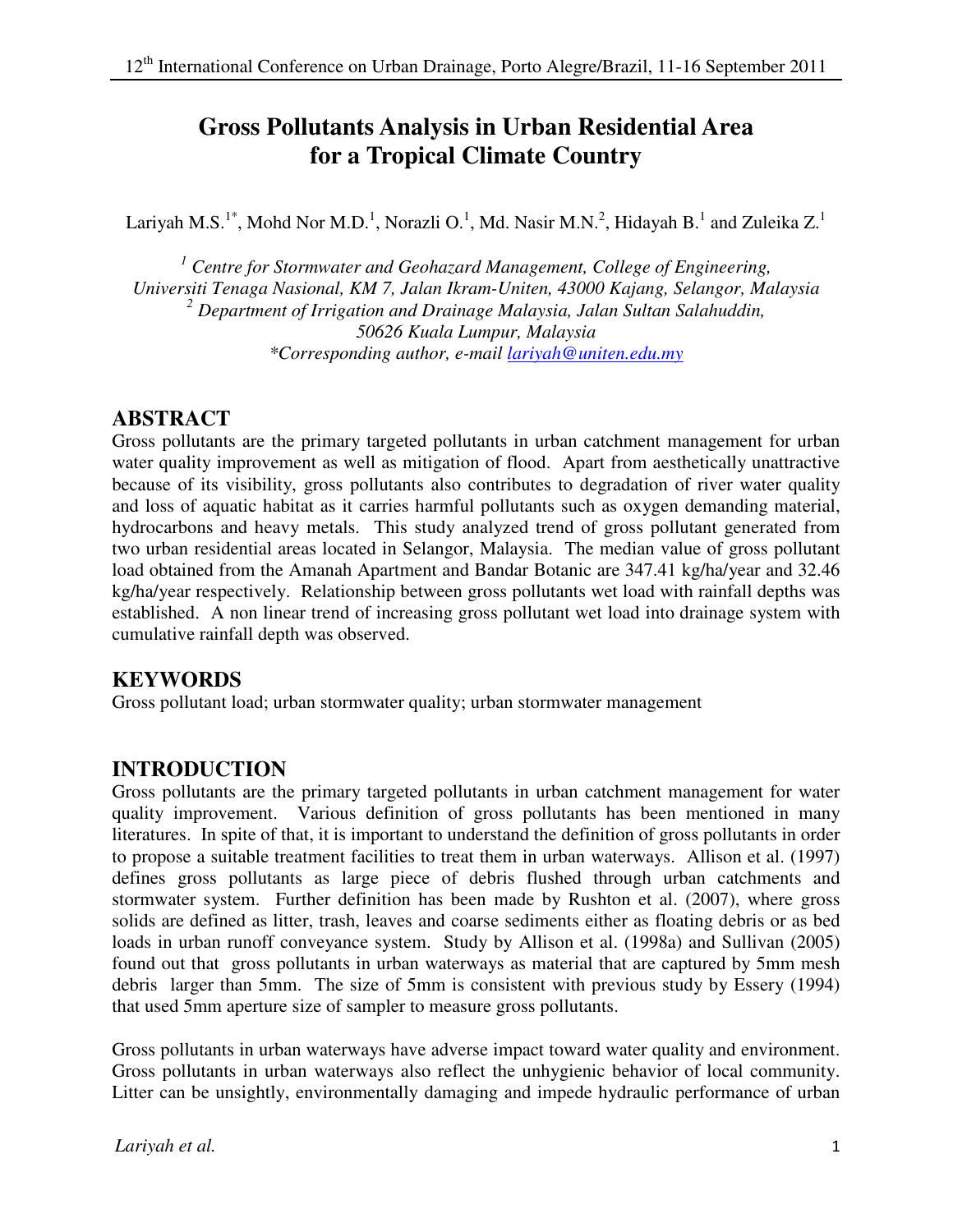drainage system by causing blockages (Allison et al., 1998a). Furthermore, accumulated litter not only aesthetically unattractive, it also increased the possibilities in spreading disease (Mc Kay and Marshall, 1993).

Amount of gross pollutants generated from different type of land use may differ from one location with other location. It is important to understand the factors causing accumulation of gross pollutants in order to manage them effectively, especially in urban waterways. Marais et al. (2001) and RBF Consulting (2003) conclude various factors affecting gross pollutants deposition into waterways as listed in Table 1 below.

**Table 1.** Factors Affecting Amount of Gross Pollutant (Marais et al., 2001 and RBF Consulting, 2003).

| <b>Factors</b>                    | <b>Description</b>                                                                          |
|-----------------------------------|---------------------------------------------------------------------------------------------|
| Type of Development               | Generally commercial and industrial areas produce                                           |
|                                   | higher amount of gross pollutant                                                            |
| Population                        | Permanent of transient residences                                                           |
| <b>Rainfall Pattern</b>           | Intensity, stormwater runoff                                                                |
| <b>Management Practices</b>       | Enforcement of street sweeping, garbage collection<br>service, law enforcement on littering |
| Community Profile and Behavior    | Income level, environmental awareness                                                       |
| <b>Seasonal Variation</b>         | Longer dry periods may accumulate more pollutants                                           |
| Physical catchment characteristic | Size, slope, surface characteristic, type of<br>vegetation                                  |
| Drainage system                   | Size and geometry of inlet and pipe networks                                                |

Increasing concerns about degradation of river water quality caused by uncontrolled gross pollutants in urban waterways has resulted in implementation of gross pollutant management strategies as an approach to reduce gross pollutants from entering stormwater drainage system (Wong and Walker, 2002). Integration of both non-structural and structural measures is important to ensure the effectiveness of gross pollutant management.

Structural measures are constructed in-transit treatments that separate and contain pollutants. Installation of trapping devices to trap and contain gross pollutant is a structural method to address gross pollutants problem in urban waterways. This structural measure or urban stormwater management is based on the concept of "control-at-source" with the objective to control stormwater quantity and quality (Lariyah et al., 2006). The Department of Irrigation and Drainage Malaysia (DID) (2001) has introduced a new Urban Stormwater Management Manual (MSMA) that addresses the methods to control gross pollutants (in Chapter 34) using GPTs located at the downstream end of drains or engineered waterways. Selection of suitable devices depends on many factors including catchment size, pollutant load, type of drainage system and cost.

However, the performance of GPTs is largely misunderstood especially in the tropical region where high rainfall intensity in short duration prevails (Lariyah et al., 2006). In order to get a better insight of GPTs in Malaysia, it is essential first to study the gross pollutant characteristics generated from different type of land use. Hence this study aims to improve existing knowledge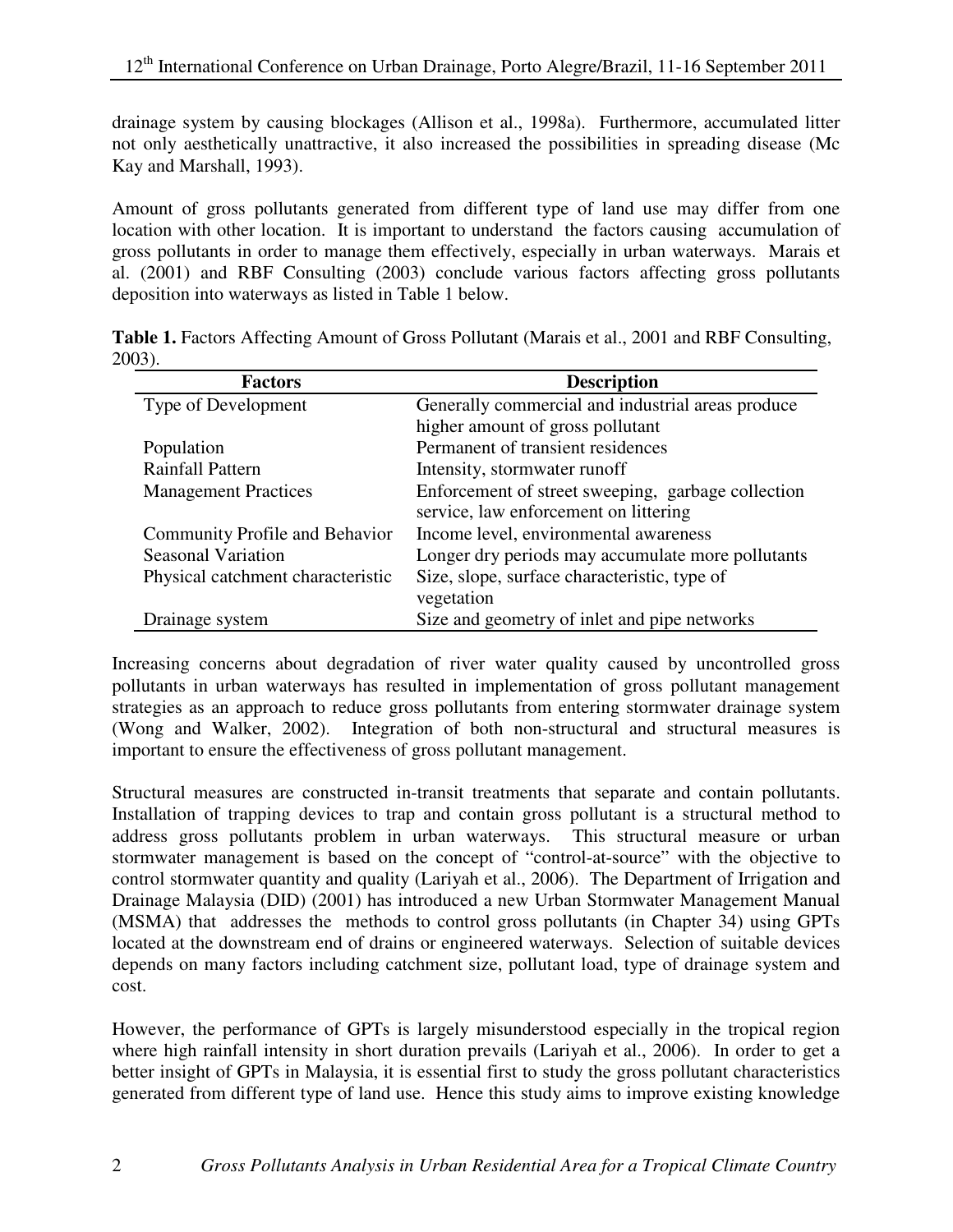about the source, type and amount of gross pollutants generated from different types of urban land use. It will eventually assist in arriving at of the appropriate catchment management strategies as well as the design of suitable gross pollutant traps to totally remove the remaining gross pollutants.

# **STUDY AREA**

Two residential areas have been selected i.e. Amanah Apartment in Universiti Tenaga Nasional (UNITEN) and Bandar Botanic in Klang Selangor. The annual average rainfall over these areas is about 2285 mm (Desa and Daud, 1999).

Study Area 1 – Amanah Apartment, UNITEN

Amanah Apartment, located in UNITEN Putrajaya Campus is a residential area mainly occupied by UNITEN students. In year 2004, 2 units of model P1015 of Continuous Deflective Separator (CDS) were installed at Amanah Apartment in UNITEN. These two CDS units were built by Ecoclean Technology Sdn. Bhd. for UNITEN. Contribution of catchment area for each GPT is 1.8 hectares. Figure 1 shows the location of CDS installed at Amanah Apartment.



**Figure 1.** Location of Installed CDS at Amanah Apartment, UNITEN.

Study Area 2 – Bandar Botanic, Klang

Bandar Botanic is the only lifestyle township in Klang which offers value added quality and unique lifestyle. Spanning a total of 505 hectares of freehold township, Bandar Botanic is a mixed development of quality designed bungalow homes, semi-Ds, super link homes, double storey terrace homes and apartments. Designed in two parcels-Parcel A and Parcel B, each has its own distinct characteristics and its own parkland environment, amenities and facilities for a complete lifestyle. There are a total of 18 units of CDS installed in Phase I of Bandar Botanic.

## **GROSS POLLUTANT LOAD**

Gross pollutant load has been obtained from the mass of captured material in the CDS system during maintenance activity. Gross pollutant load was measured in terms of weight per area per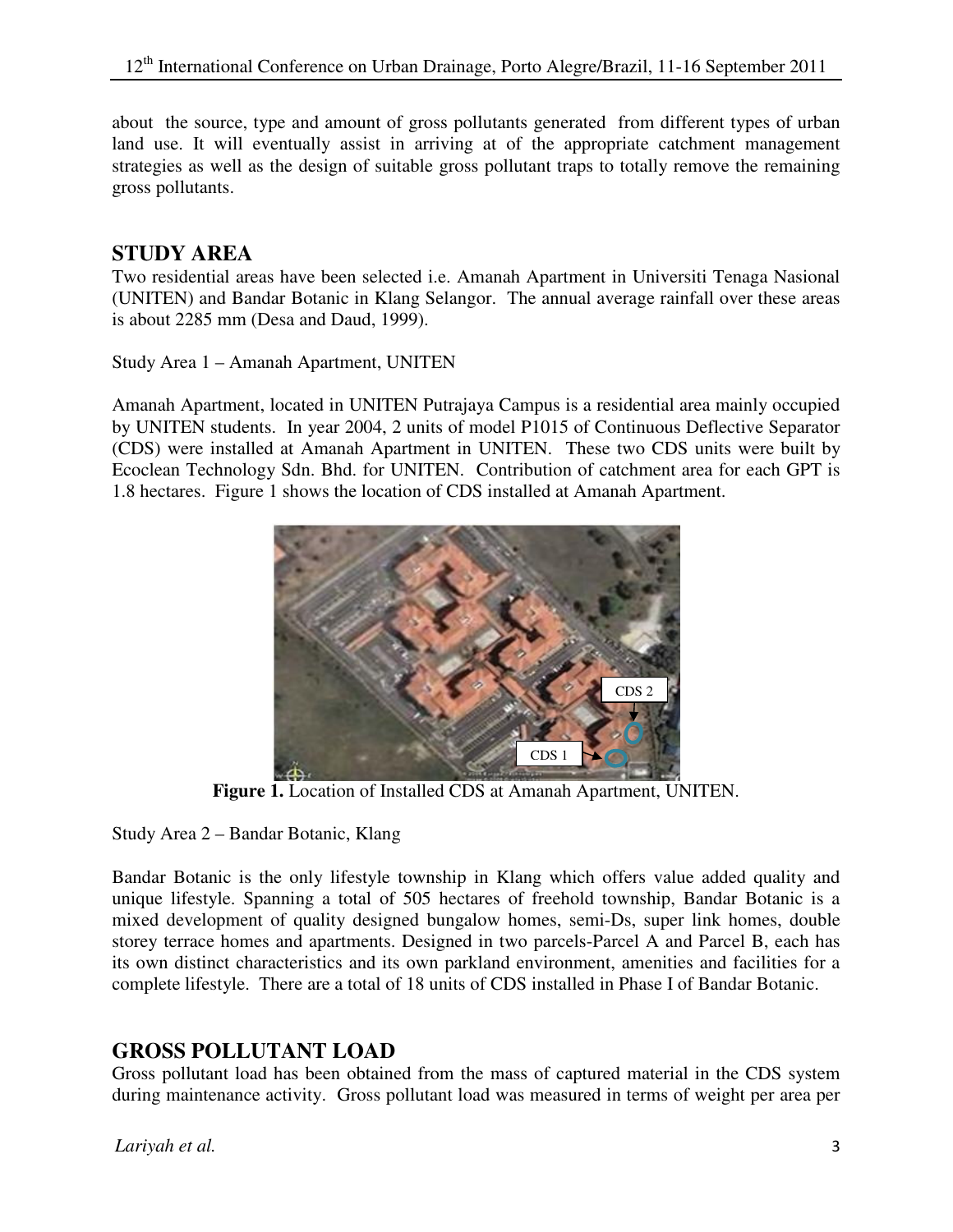duration. The result obtained indicated the load of gross pollutants generated from the study areas. It is important to observe the load of gross pollutant in order to determine the required size of pollutant storage and also maintenance frequency (South Australia Department of Planning and Local Government, 2009). Therefore, the gross pollutant load obtained in this study area will be representative of the amount of gross pollutant generated from a typical residential area in Malaysia. Table 2 shows tabulated gross pollutant load obtained from CDS 1 and CDS 2 during a maintenance.

| <b>Tuble 2.</b> Oross I chalant Loud Oblamca Hom Fundman Figurament, OF (FILM). |                                          |          |          |          |         |  |  |
|---------------------------------------------------------------------------------|------------------------------------------|----------|----------|----------|---------|--|--|
| CDS No.                                                                         | <b>Gross Pollutant Load (kg/ha/year)</b> |          |          |          |         |  |  |
|                                                                                 | 20/03/07                                 | 08/05/08 | 06/03/09 | 23/12/09 | 22/2/10 |  |  |
| CDS 1                                                                           | N/A                                      | 235.04   | 123.83   | 359.26   | 488.56  |  |  |
| CDS 2                                                                           | 527.78                                   | 216.52   | 241.63   | 347.41   | 452.61  |  |  |

**Table 2.** Gross Pollutant Load Obtained from Amanah Apartment, UNITEN.

The highest gross pollutant load was obtained during the first cleaning of the rapping devices. Referring to Table 1, most of the time, CDS 1 captured more load compared to CDS 2. Although the catchment areas are similar, there are many factors that contributed to the pollutant load in the catchment. Marais et al. (2001) and RBF Consulting (2003) described that factor that contributed to the amount of gross pollutant is physical catchment characteristics. Therefore, size, slope, surface characteristics, type of vegetation and percentage of impervious area determine the amounts of pollution load. In this case, CDS 1's catchment is covered with more impervious surface compared to CDS 2's. Therefore, sediments from road surface runoff are transported into the trapping device, resulting in higher loading of gross pollutants for CDS 1.

The same trend of gross pollutant load has been obtained in Bandar Botanic, where most of the highest gross pollutant load has been obtained during the first cleaning of the CDS unit. Table 3 shows the gross pollutant wet load obtained during GPTs cleaning at study area.

|     |        |       |        |       |       | Gross Pollutant Load (kg/ha/year) |       |       |       |       |       |       |       |
|-----|--------|-------|--------|-------|-------|-----------------------------------|-------|-------|-------|-------|-------|-------|-------|
| No. | 30     | 4     | 28     |       | 20    | 29                                | 27    | 28    | 24    | 29    | 29    | 29    | 28    |
|     | May    | Sept. | Sept.  | Nov.  | Dec.  | Jan.                              | Feb.  | Mar.  | Apr.  | May   | Jun   | Jul.  | Aug.  |
|     | 06     | 06    | 06     | 06    | 06    | 07                                | 07    | 07    | 07    | 07    | 07    | 07    | 07    |
|     | 31.45  | 18.87 | 41.93  | 45.63 | 15.40 | 18.87                             | 26.03 | 35.94 | 32.46 | 35.94 | 0.00  | 25.16 | 32.46 |
| 1А  | 94.34  | 18.87 | 41.93  | 37.00 | 10.27 | 12.58                             | 26.03 | 35.94 | 32.46 | 35.94 | 0.00  | 25.16 | 32.46 |
| 3   | 193.93 | 38.79 | 75.13  | 53.03 | 5.13  | 18.87                             | 26.03 | 20.97 | 24.35 | 28.75 | 32.46 | 51.71 | 40.58 |
| 5   | 94.34  | 25.16 | 52.41  | 37.00 | 25.67 | 38.79                             | 53.50 | 17.97 | 24.35 | 28.75 | 40.58 | 41.93 | 16.23 |
| 6   | 319.72 | 12.58 | 20.97  | 14.80 | 15.40 | 18.87                             | 26.03 | 26.96 | 32.46 | 28.75 | 40.58 | 41.93 | 40.58 |
| 7   | 125.79 | 31.45 | 64.64  | 53.03 | 36.80 | 45.08                             | 62.17 | 73.38 | 66.28 | 65.89 | 0.00  | 8.39  | 0.00  |
| 9   | 319.72 | 57.66 | 96.09  | 75.23 | 10.27 | 18.87                             | 26.03 | 58.40 | 32.46 | 35.94 | 0.00  | 8.39  | 0.00  |
| 10  | 125.79 | 18.87 | 31.45  | 29.60 | 25.67 | 38.79                             | 62.17 | 0.00  | 16.23 | 28.75 | 40.58 | 51.71 | 50.05 |
| 11  | 125.79 | 25.16 | 41.93  | 37.00 | 25.67 | 31.45                             | 53.50 | 0.00  | 16.23 | 21.56 | 32.46 | 41.93 | 0.00  |
| 12  | 193.93 | 38.79 | 64.64  | 45.63 | 10.27 | 18.87                             | 34.70 | 44.93 | 50.05 | 51.52 | 0.00  | 8.39  | 0.00  |
| 13  | 31.45  | 12.58 | 20.97  | 14.80 | 10.27 | 12.58                             | 17.35 | 17.97 | 16.23 | 21.56 | 24.35 | 33.54 | 32.46 |
| 15  | 319.72 | 63.94 | 106.57 | 75.23 | 10.27 | 63.94                             | 88.20 | 8.99  | 24.35 | 21.56 | 32.46 | 33.54 | 40.58 |
| 17  | 94.34  | 25.16 | 52.41  | 45.63 | 31.66 | 38.79                             | 53.50 | 55.41 | 50.05 | 44.33 | 0.00  | 8.39  | 16.23 |

**Table 3.** Gross Pollutant Wet Load for Bandar Botanic, Klang.

On average, the highest gross pollutant load was obtained from the first cleaning of the CDS. This may have resulted from accumulated rubbish in the drainage system before the installation of the CDS.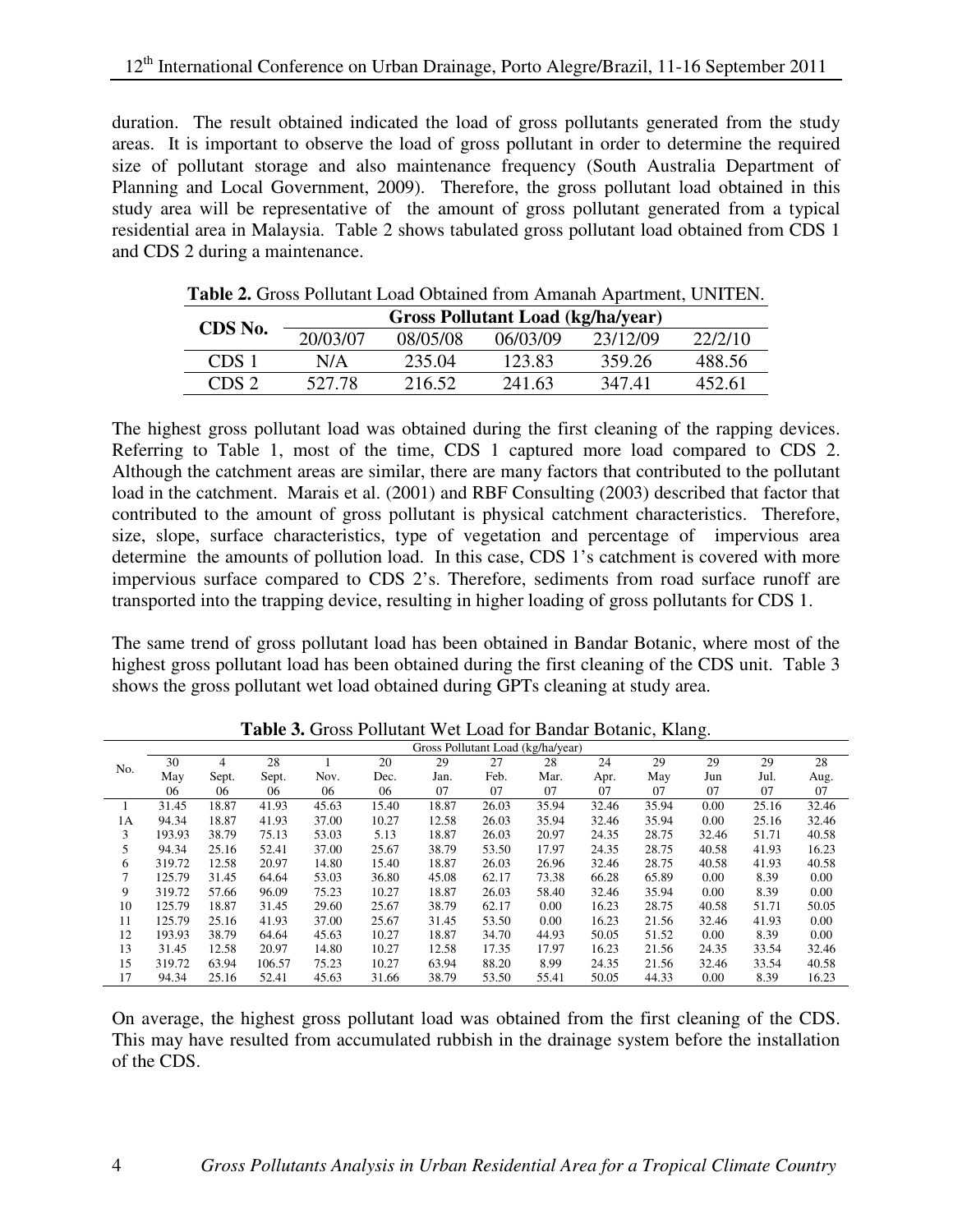In summary, average gross pollutant load obtained from the Amanah Apartment, UNITEN and residential area in Bandar Botanic, Klang indicate the median value of gross pollutant load generated by both study areas. The median value obtained for Amanah Apartment is 347.41 kg/ha/year, while, Bandar Botanic median gross pollutant load is 32.46 kg/ha/year. The relatively different median value obtained from both study areas is due to the frequency of cleaning and quantity of samples obtained . Whereas, Amanah Apartment produces a higher pollutant load due to the inconsistent gap compared to Bandar Botanic, which has a more consistent maintenance frequency. The value obtained at Amanah Apartment seems to be higher compared to studies carried out elsewhere (Allison et al., 1998; Cornelius et al.; 1994 and Armitage and Rooseboom, 2000). Other than higher amount of rainfall received in Malaysia, RBF Consulting (2003) and Marais et al (2001) suggested that among other factors that contribute toward the volume of gross pollutants load include development density, population, management practice, community behavior and seasonal variation. Hence the lower median value for Bandar Botanic compared to other countries is explained by the above factors. Table 4 shows the comparison of gross pollutants load obtained in this study and other reported studies

|  | <b>Table 4.</b> Comparison of Gross Pollutant Load. |
|--|-----------------------------------------------------|
|--|-----------------------------------------------------|

|              | <b>Gross Pollutant Load (kg/ha/year)</b> |                  |          |  |  |  |
|--------------|------------------------------------------|------------------|----------|--|--|--|
| South Africa | New Zealand                              | <b>Australia</b> | Malaysia |  |  |  |
| 96           | (1.54)                                   |                  | 347.41   |  |  |  |
|              |                                          |                  |          |  |  |  |

### **RELATIONSHIP OF GROSS POLLUTANT LOAD WITH RAINFALL**

Relationship of gross pollutant load with rainfall depth has been derived from CDS monitoring data. The relationship obtained can be used to estimate gross pollutant loads for typical residential areas in Malaysia. Results obtained for this relationship varies according to CDS unit.

Amanah Apartment, UNITEN

Relationship of gross pollutant load with cumulative rainfall depth for Amanah Apartment has been derived by using the gross pollutant load data from CDS cleaning and cumulative rainfall depth obtained from nearest rainfall station.

The highest gross pollutant load was obtained on 8 May 2008, with the value of 275,000 g/ha and 253,333.3 g/ha respectively. The cumulative rainfall depth recorded on this date is 1740.5mm. Based on the result obtained, the relationship of average gross pollutant wet load with cumulative rainfall depth is derived using the regression technique and shown in Figure 2. The relationship shows that the average gross pollutants wet load behaves non linearly against with the cumulative rainfall depth for both CDS units.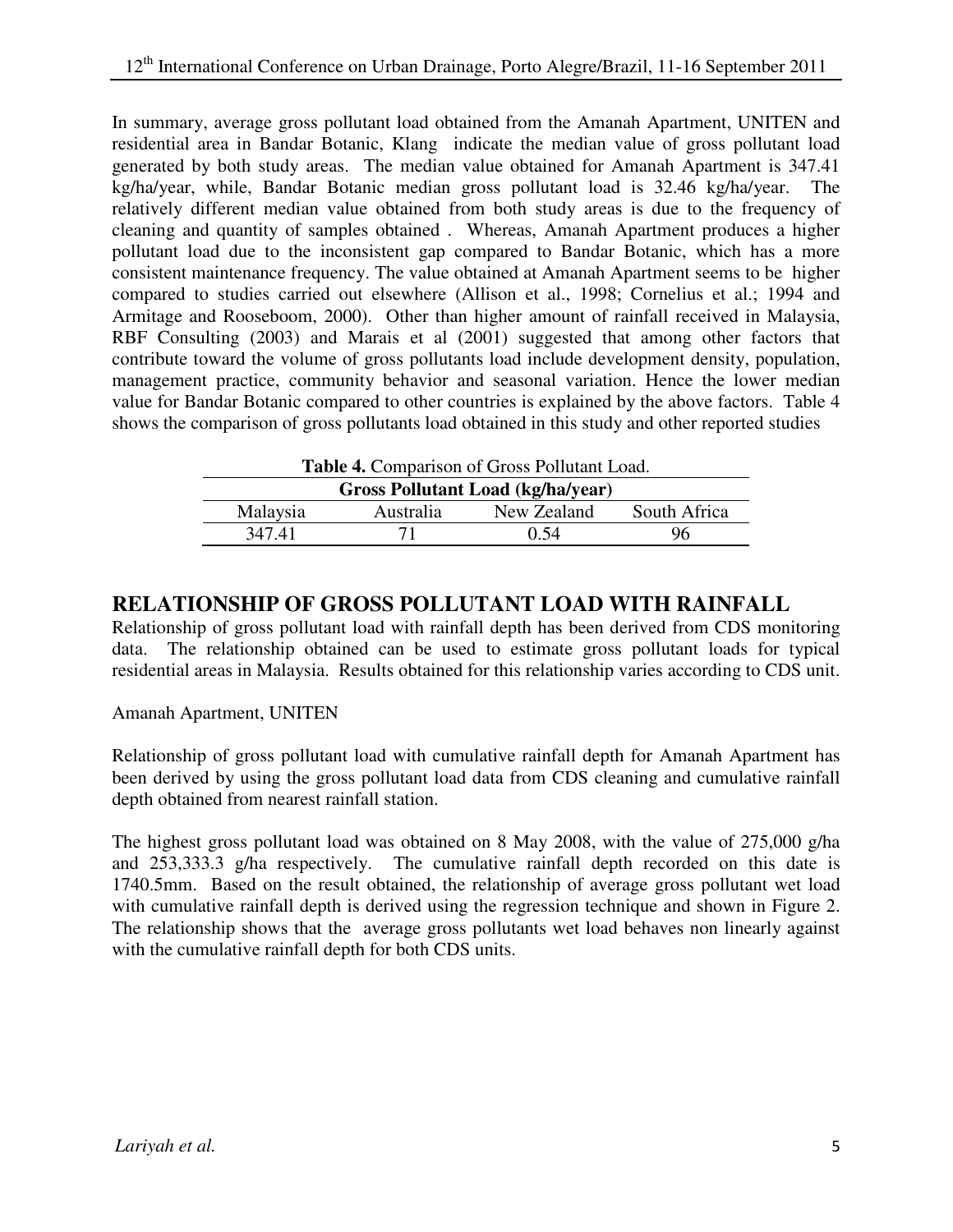

**Figure 2.** Relationship of Gross Pollutant Wet Load with Cumulative Rainfall Depth for CDS Unit at Amanah Apartment, UNITEN.

Bandar Botanic, Klang

Analyses of the gross pollutant load captured in the 13 units of CDS devices installed at Bandar Botanic with cumulative rainfall depth have been carried out. Analysis of data obtained shows that average gross pollutant wet load for varies according to cumulative rainfall depth. Variation of gross pollutant load much depends on accumulated litter during the dry seasons as opposed to the wet season when pollutants are usually transported into the drainage system. Therefore, if only small amounts of gross pollutants accumulate in the catchment area, it is expected to have small gross pollutant loads during the rainy seasons despite the amount of rainfall. However, rainfall still can be taken as explanatory variable for gross pollutant load due compared to runoff data (Allison et al., 1998b).

As can be seen in Figure 3, attempt is made to fit a non linear equation for CDS no 7 in Bandar Botanic. The obtained equation is  $Y = 59.1 \ln(x) + 391.52 \text{ with } r^2 = 0.0916$ . The coefficient of determination is very low due to big scatter in the plotted data.



**Figure 3**. Relationship of Gross Pollutant Wet Load with Cumulative Rainfall Depth. for CDS 7 in Bandar Botanic, Klang.

It must be noted however, the number of samples for both cases is rather small to produce an accurate picture of the characteristics. Hence it requires more in depth study to be carried out in the future.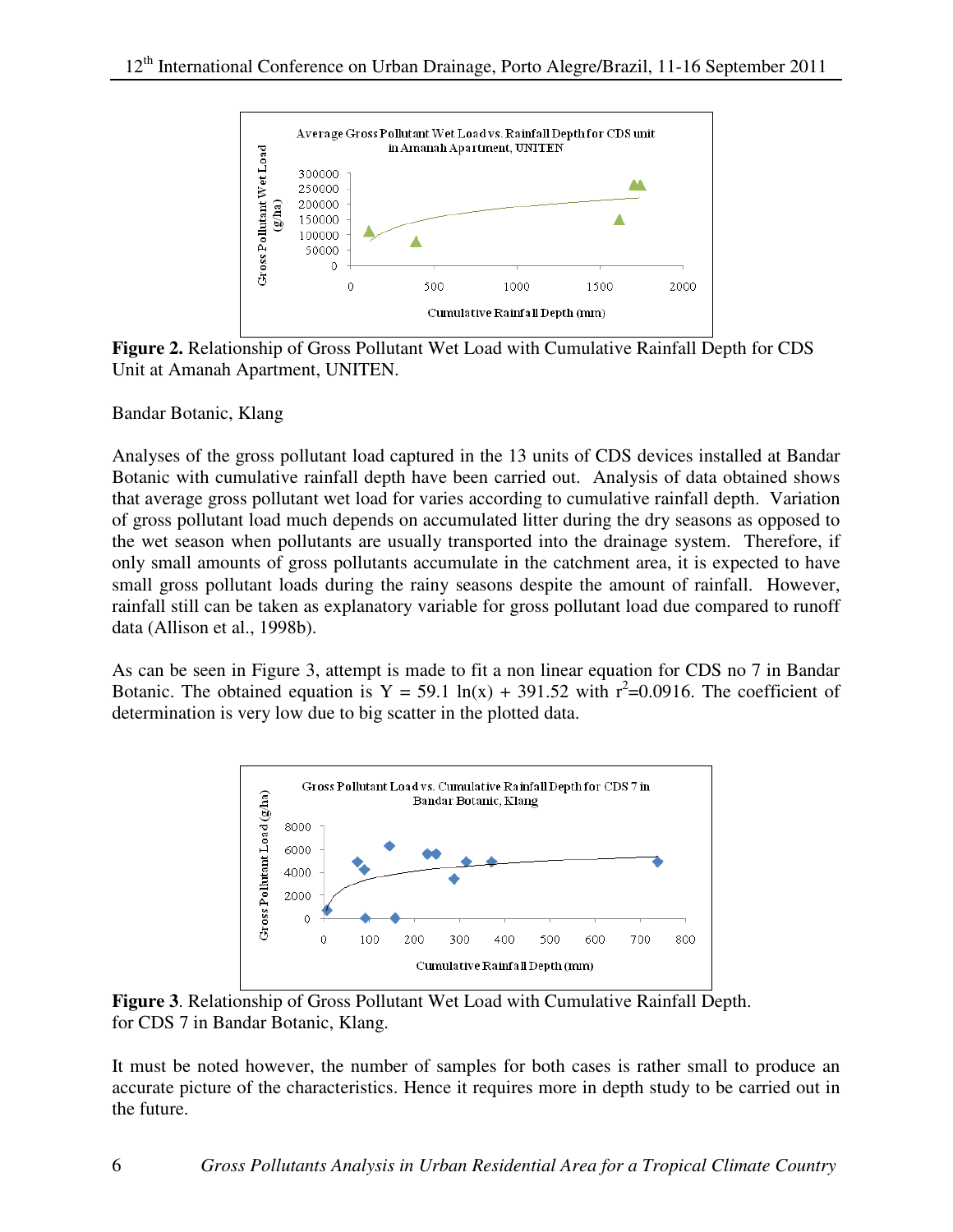The fitted relationships in Figures 2 and 3 however indicate that the threshold value of cumulative rainfall that can trigger movement of gross pollutants is about 6.5mm. It has also been observed in the field that apart for rainfall, the runoff rates and velocities are influencing the movement and transport of these pollutants. In spite of that, gross pollutants can also be transported during dry weather period by wind or direct dumping (Hall and Philips, 1997). Comparison has been made from data collected in this study with a study done in Coburg catchment in Melbourne by Allison et al. (1998a). It can be seen that a similar behavior exists between gross pollutants wet load and rainfall depth.

It is also observed that transportation of gross pollutant into drainage system is significant when rainfall depth is 6.5mm, compared to 3.7mm for Australian condition. Figure 4 shows a comparison between Malaysia and Australia. It can also be said that, street sweeping activities contribute toward the reduction of gross pollutant load. Walker and Wong (1999) however expected that the reduction of street sweeping efforts may increase the gross pollutant loads, initially for those events with high rainfall depth.



**Figure 4.** Comparison of Malaysia Condition and Australian Condition for Relationship of Gross Pollutant Wet Load against Rainfall Depth.

### **CONCLUSIONS AND RECOMMENDATION**

This study provides analysis of gross pollutant load generated from urban residential area. Estimation on amount of gross pollutant load enables the determination of required size of pollutant storage and maintenance frequency. The value of gross pollutant loads obtained is higher compared to the ones obtained in Australia, New Zealand and South Africa. This is attributed to higher annual rainfall received in Malaysia. Other contributing factors such as development density, management practice employed, community behavior have been reported to influence the amount of gross pollutants transported in urban waterways.

Analysis of gross pollutants load with rainfall depth indicates non linear relation between gross pollutant wet load and cumulative rainfall depth as found in Australia. The relationship obtained also shows that significant amounts of gross pollutant are being transported into the drainage system when cumulative rainfall depth is greater than 6.5 mm.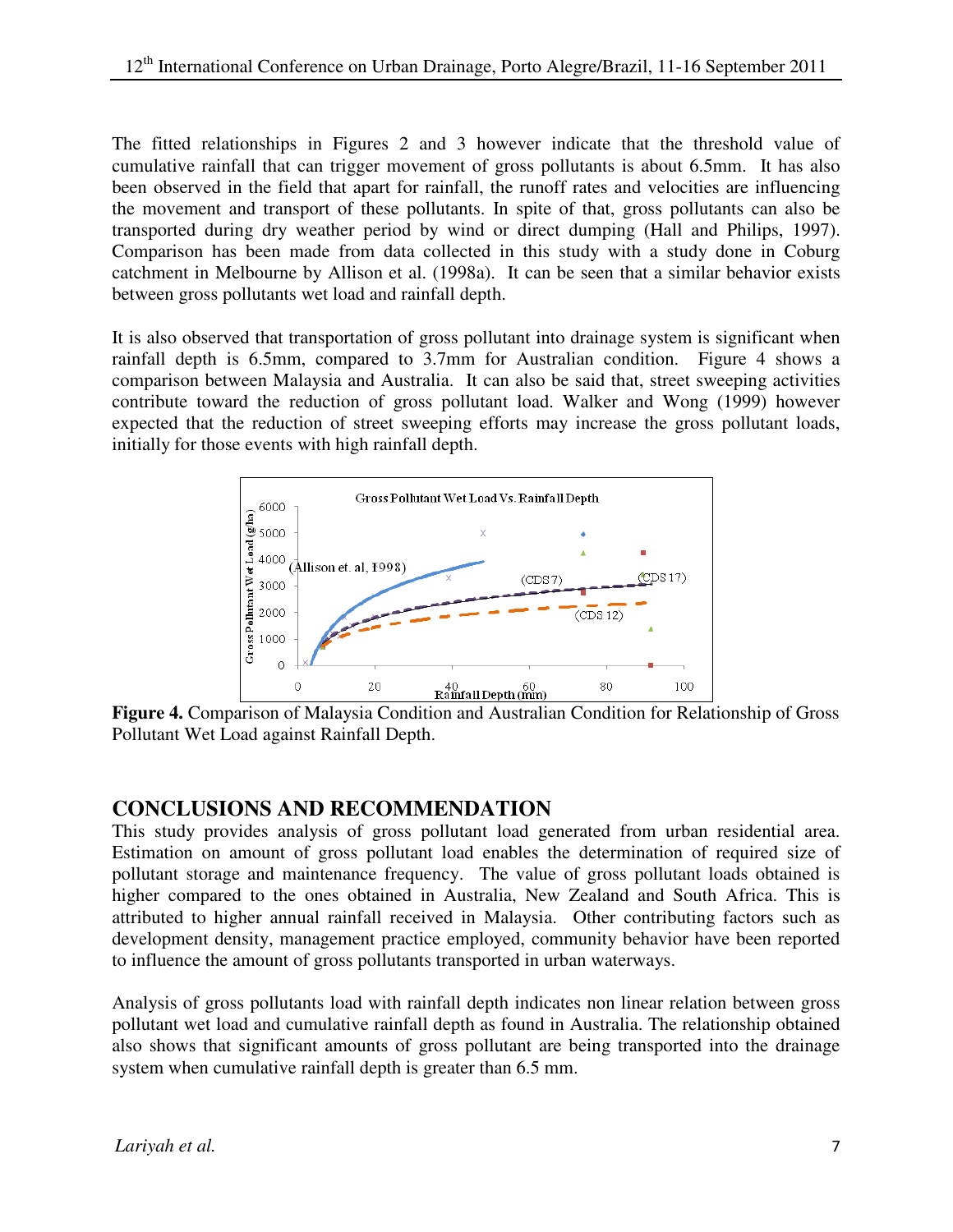Finally, all the data collected will be used in the future to develop a decision support system that can assist engineers and local authority to choose the most suitable GPTs according to specific site characteristics.

#### **ACKNOWLEDGEMENT**

This study is funded by E-Science Research Grant under the Ministry of Science, Technology & Innovation and UNITEN Seeding Fund. The authors also would like to express their sincere appreciation to Drainage and Irrigation Department, Malaysia for providing rainfall data.

#### **REFERENCE**

- Allison, R., Chiew, F. and Mcmahon, T. (1997a). *Stormwater Gross Pollutants Industry Report 97/11*, Cooperative Research Centre For Catchment Hydrology, Monash University, Australia.
- Allison, R.A., Chiew, F. and Mcmahon, T. (1998a). *A Decision Support System For Determining Effective Trapping Strategies For Gross Pollutants*, Technical Report 98/3, Cooperative Research Centre For Catchment Hydrology, Monash University, Australia.
- Allison, R.A., Walker, T.A., Chiew, F.H.S., O'Neill, I.C., And Mcmahon, T.A. (1998b). *From Roads To Rivers: Gross Pollutant Removal From Urban Waterways*, Report 98/6, Cooperative Research Centre For Catchment Hydrology, Monash University, Australia.
- Armitage, N.P. and Rooseboom, A. (2000). *The Removal Of Urban Litter From Stormwater Conduits And Streams: Paper 1 - The Quantities Involved And Catchment Litter Management Options*, Water SA, Vol. 26, No. 2, Pp 181-187, ISSN 0378-4738, Water Research Commission.
- Cornelius, M., Clayton, T., Lewis, G., Arnold, G. And Craig, J. (1994). *Litter Associated With Stormwater Discharge in Auckland City New Zealand*, Auckland
- Department Of Irrigation and Drainage (2000). *Urban Stormwater Management Manual*, Volume 13, Chapter 34, Malaysia.
- Desa M. And Z. Daud, (1999). *Interpretation Of Spatial And Temporal Rainfall Properties Of Annual And Monthly Rainfall In Selangor, Malaysia*, in the proceeding of 2nd International Colloquium on Hydrology and Water Management In The Humid Tropics, Panama City.
- Essery, C.I. (1994). *Gross Pollutant Water Quality Its Measurement And The Performance Of Remediation Technologies/Management Practices*, Stormwater Industry Association, Best Stormwater Management Practice, NSW.
- Hall, M.D. and Philips, D.J. (1997). *Litter Generation and Distribution in Commercial Strip Shopping Catchments*, Future Directions for Australian Soil and Water Management, Stormwater and Soil Erosion Conference, Brisbane, p. 501-508.
- Lariyah, M. S., Mohd Nor, M.D., Mohamad Khairudin, K., Chua, K.H., Norazli, O., and Leong, W. K. (2006). *Development of Stormwater Gross Pollutant Traps (GPT's) Decision Support System For River Rehabilitation*, National Conference – Water For Sustainable Development Towards A Developed Nation By 2020, Guoman Resort, Port Dickson.
- Marais, M., Armitage, N. and Pithey,S. (2001). *A Study Of The Litter Loadings In Urban Drainage Systems Methodology And Objectives*, Water Science Technology Vol. 44 No. 6, IWA Publishing, p. 99-108
- Mckay, O. & Marshall, M., (1993). *Backyard to Bay: Tagged Litter Report*, Melbourne Water, ISBN 0 7306 3518 X, p. 36.
- RBF Consulting (2003). *Trash and Debris Best Management Practice (BMP) Evaluation*, Appendix E2, Orange County Stormwater Program, Irvine, CA9261.
- Rushton, B., England, G. and Smith, D. (2007). *ASCE Guideline for Monitoring Stormwater Gross Pollutants,* Draft.
- Sullivan, J, Mcmasters, F. and Sobelman, T. (2005). *LA River Cleanup*, http://www.gradingandexcavation.com/sw\_0511\_great.html Accessed on 2 March 2009.
- Walker, T.A and Wong, T.H.F. (1999). *Effectiveness Of Street Sweeping For Stormwater Pollution Control Technical*, Report 99/8 Cooperative Research Centre For Catchment Hydrology, Monash University, Australia.